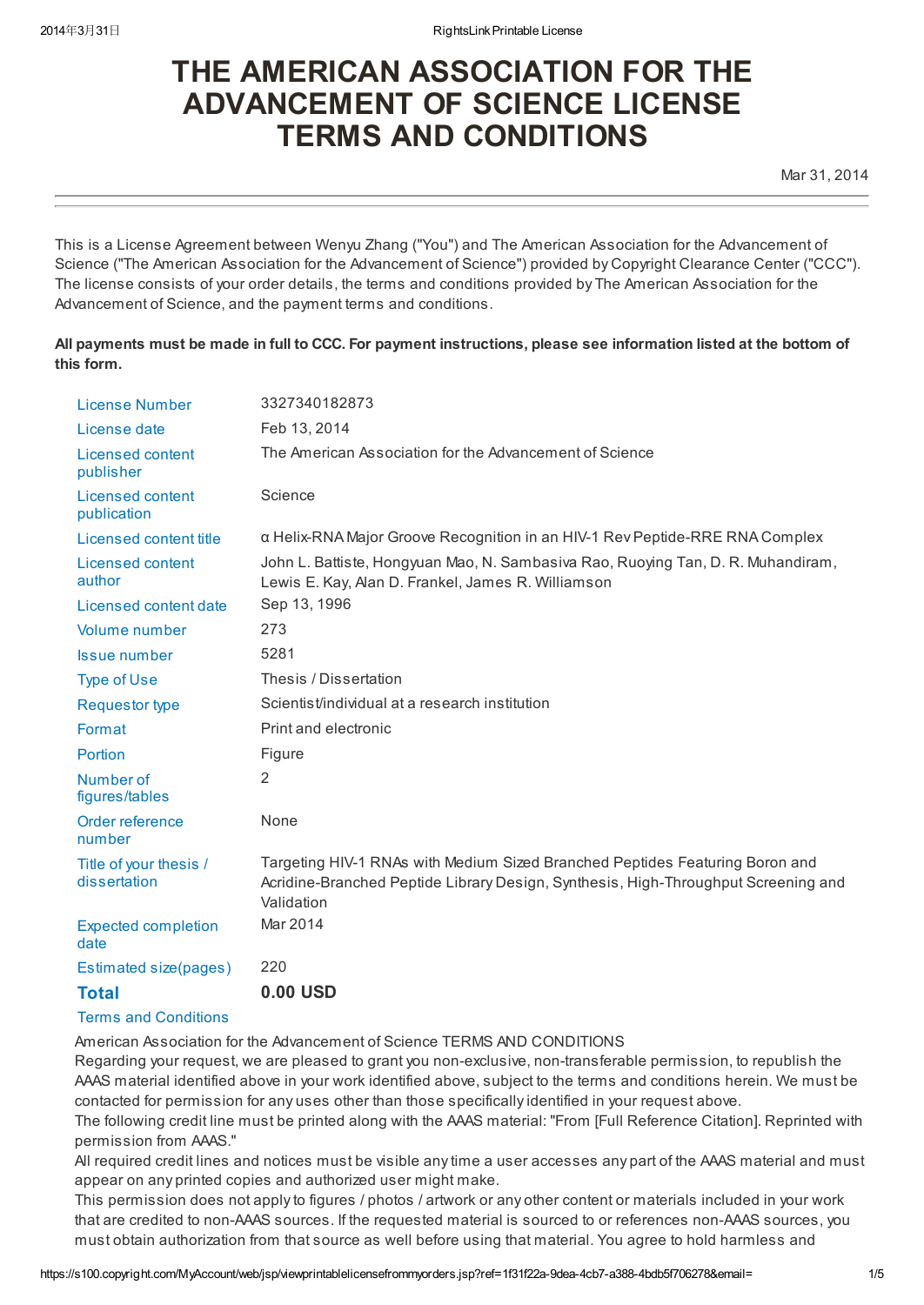#### 2014年3月31日 RightsLink Printable License

indemnify AAAS against any claims arising from your use of any content in your work that is credited to non-AAAS sources.

If the AAAS material covered by this permission was published in Science during the years 1974 - 1994, you must also obtain permission from the author, who may grant or withhold permission, and who may or may not charge a fee if permission is granted. See original article for author's address. This condition does not apply to news articles. The AAAS material may not be modified or altered except that figures and tables may be modified with permission

from the author. Author permission for any such changes must be secured prior to your use.

Whenever possible, we ask that electronic uses of the AAAS material permitted herein include a hyperlink to the original work on AAAS's website (hyperlink may be embedded in the reference citation).

AAAS material reproduced in your work identified herein must not account for more than 30% of the total contents of that work.

AAAS must publish the full paper prior to use of any text.

AAAS material must not imply any endorsement by the American Association for the Advancement of Science. This permission is not valid for the use of the AAAS and/or Science logos.

AAAS makes no representations or warranties as to the accuracy of any information contained in the AAAS material covered by this permission, including any warranties of

merchantability or fitness for a particular purpose.

If permission fees for this use are waived, please note that AAAS reserves the right to charge for reproduction of this material in the future.

Permission is not valid unless payment is received within sixty (60) days of the issuance of this permission. If payment is not received within this time period then all rights granted herein shall be revoked and this permission will be considered null and void.

In the event of breach of any of the terms and conditions herein or any of CCC's Billing and Payment terms and conditions, all rights granted herein shall be revoked and this permission will be considered null and void. AAAS reserves the right to terminate this permission and all rights granted herein at its discretion, for any purpose, at

any time. In the event that AAAS elects to terminate this permission, you will have no further right to publish, publicly perform, publicly display, distribute or otherwise use any matter in which the AAAS content had been included, and all fees paid hereunder shall be fully refunded to you. Notification of termination will be sent to the contact information as supplied by you during the request process and termination shall be immediate upon sending the notice. Neither AAAS nor CCC shall be liable for any costs, expenses, or damages you may incur as a result of the termination of this permission, beyond the refund noted above.

This Permission may not be amended except by written document signed by both parties.

The terms above are applicable to all permissions granted for the use of AAAS material. Below you will find additional conditions that apply to your particular type of use.

## FOR A THESIS OR DISSERTATION

If you are using figure(s)/table(s), permission is granted for use in print and electronic versions of your dissertation or thesis. A full text article may be used in print versions only of a dissertation or thesis.

Permission covers the distribution of your dissertation or thesis on demand by ProQuest / UMI, provided the AAAS material covered by this permission remains in situ.

If you are an Original Author on the AAAS article being reproduced, please refer to your License to Publish for rules on reproducing your paper in a dissertation or thesis.

## FOR JOURNALS:

Permission covers both print and electronic versions of your journal article, however the AAAS material may not be used in any manner other than within the context of your article.

## FOR BOOKS/TEXTBOOKS:

If this license is to reuse figures/tables, then permission is granted for non-exclusive world rights in all languages in both print and electronic formats (electronic formats are defined below).

If this license is to reuse a text excerpt or a full text article, then permission is granted for non-exclusive world rights in English only. You have the option of securing either print or electronic rights or both, but electronic rights are not automatically granted and do garner additional fees. Permission for translations of text excerpts or full text articles into other languages must be obtained separately.

Licenses granted for use of AAAS material in electronic format books/textbooks are valid only in cases where the electronic version is equivalent to or substitutes for the print version of the book/textbook. The AAAS material reproduced as permitted herein must remain in situ and must not be exploited separately (for example, if permission covers the use of a full text article, the article may not be offered for access or for purchase as a stand-alone unit), except in the case of permitted textbook companions as noted below.

You must include the following notice in any electronic versions, either adjacent to the reprinted AAAS material or in the terms and conditions for use of your electronic products: "Readers may view, browse, and/or download material for temporary copying purposes only, provided these uses are for noncommercial personal purposes. Except as provided by law, this material may not be further reproduced, distributed, transmitted, modified, adapted, performed, displayed, published, or sold in whole or in part, without prior written permission from the publisher."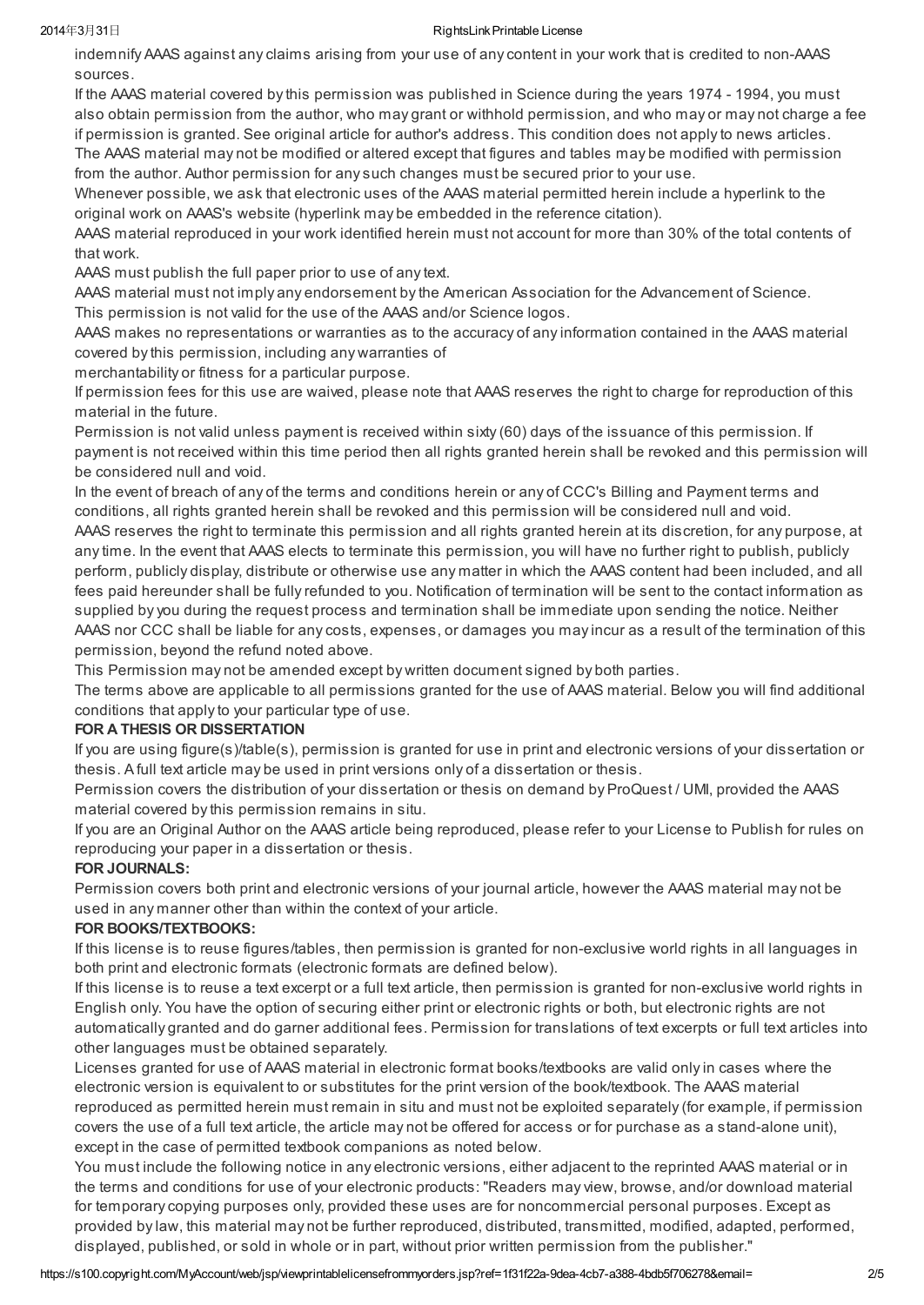#### 2014年3月31日 RightsLink Printable License

If your book is an academic textbook, permission covers the following companions to your textbook, provided such companions are distributed only in conjunction with your textbook at no additional cost to the user:

- Password-protected website
- Instructor's image CD/DVD and/or PowerPoint resource
- Student CD/DVD

All companions must contain instructions to users that the AAAS material may be used for non-commercial, classroom purposes only. Any other uses require the prior written permission from AAAS.

If your license is for the use of AAAS Figures/Tables, then the electronic rights granted herein permit use of the Licensed Material in any Custom Databases that you distribute the electronic versions of your textbook through, so long as the Licensed Material remains within the context of a chapter of the title identified in your request and cannot be downloaded by a user as an independent image file.

Rights also extend to copies/files of your Work (as described above) that you are required to provide for use by the visually and/or print disabled in compliance with state and federal laws.

This permission only covers a single edition of your work as identified in your request.

## FOR NEWSLETTERS:

Permission covers print and/or electronic versions, provided the AAAS material reproduced as permitted herein remains in situ and is not exploited separately (for example, if permission covers the use of a full text article, the article may not be offered for access or for purchase as a stand-alone unit)

## FOR ANNUAL REPORTS:

Permission covers print and electronic versions provided the AAAS material reproduced as permitted herein remains in situ and is not exploited separately (for example, if permission covers the use of a full text article, the article may not be offered for access or for purchase as a stand-alone unit)

## FOR PROMOTIONAL/MARKETING USES:

Permission covers the use of AAAS material in promotional or marketing pieces such as information packets, media kits, product slide kits, brochures, or flyers limited to a single print run. The AAAS Material may not be used in any manner which implies endorsement or promotion by the American Association for the Advancement of Science (AAAS) or Science of any product or service. AAAS does not permit the reproduction of its name, logo or text on promotional literature.

If permission to use a full text article is permitted, The Science article covered by this permission must not be altered in any way. No additional printing may be set onto an article copy other than the copyright credit line required above. Any alterations must be approved in advance and in writing by AAAS. This includes, but is not limited to, the placement of sponsorship identifiers, trademarks, logos, rubber stamping or self-adhesive stickers onto the article copies. Additionally, article copies must be a freestanding part of any information package (i.e. media kit) into which they are inserted. They may not be physically attached to anything, such as an advertising insert, or have anything attached to them, such as a sample product. Article copies must be easily removable from any kits or informational packages in which they are used. The only exception is that article copies may be inserted into three-ring binders.

# FOR CORPORATE INTERNAL USE:

The AAAS material covered by this permission may not be altered in any way. No additional printing may be set onto an article copy other than the required credit line. Any alterations must be approved in advance and in writing by AAAS. This includes, but is not limited to the placement of sponsorship identifiers, trademarks, logos, rubber stamping or self-adhesive stickers onto article copies.

If you are making article copies, copies are restricted to the number indicated in your request and must be distributed only to internal employees for internal use.

If you are using AAAS Material in Presentation Slides, the required credit line must be visible on the slide where the AAAS material will be reprinted

If you are using AAAS Material on a CD, DVD, Flash Drive, or the World Wide Web, you must include the following notice in any electronic versions, either adjacent to the reprinted AAAS material or in the terms and conditions for use of your electronic products: "Readers may view, browse, and/or download material for temporary copying purposes only, provided these uses are for noncommercial personal purposes. Except as provided by law, this material may not be further reproduced, distributed, transmitted, modified, adapted, performed, displayed, published, or sold in whole or in part, without prior written permission from the publisher." Access to any such CD, DVD, Flash Drive or Web page must be restricted to your organization's employees only.

## FOR CME COURSE and SCIENTIFIC SOCIETY MEETINGS:

Permission is restricted to the particular Course, Seminar, Conference, or Meeting indicated in your request. If this license covers a text excerpt or a Full Text Article, access to the reprinted AAAS material must be restricted to attendees of your event only (if you have been granted electronic rights for use of a full text article on your website, your website must be password protected, or access restricted so that only attendees can access the content on your site).

If you are using AAAS Material on a CD, DVD, Flash Drive, or the World Wide Web, you must include the following notice in any electronic versions, either adjacent to the reprinted AAAS material or in the terms and conditions for use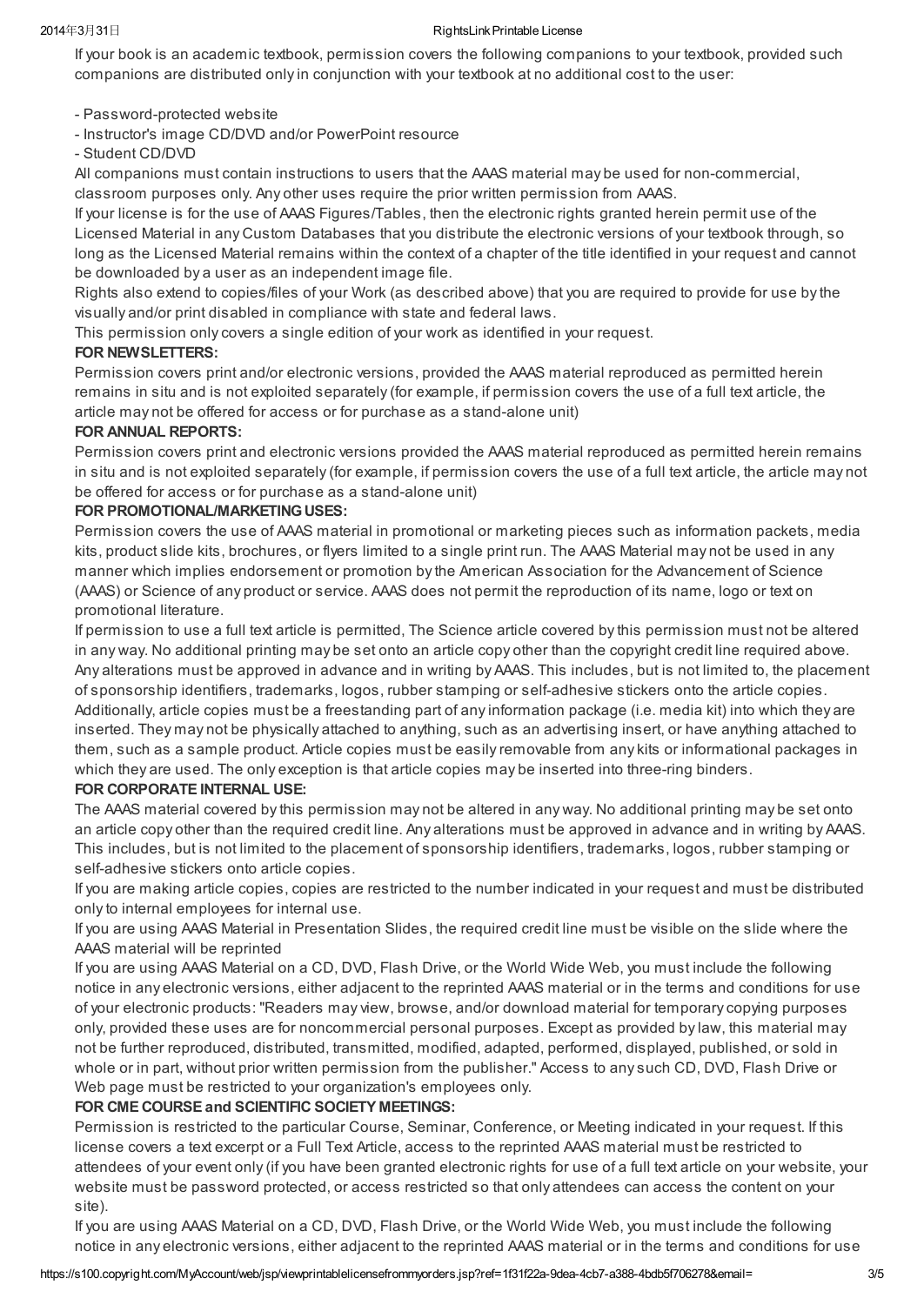#### 2014年3月31日 RightsLink Printable License

of your electronic products: "Readers may view, browse, and/or download material for temporary copying purposes only, provided these uses are for noncommercial personal purposes. Except as provided by law, this material may not be further reproduced, distributed, transmitted, modified, adapted, performed, displayed, published, or sold in whole or in part, without prior written permission from the publisher."

## FOR POLICY REPORTS:

These rights are granted only to non-profit organizations and/or government agencies. Permission covers print and electronic versions of a report, provided the required credit line appears in both versions and provided the AAAS material reproduced as permitted herein remains in situ and is not exploited separately.

#### FOR CLASSROOM PHOTOCOPIES:

Permission covers distribution in print copy format only. Article copies must be freestanding and not part of a course pack. They may not be physically attached to anything or have anything attached to them.

## FOR COURSEPACKS OR COURSE WEBSITES:

These rights cover use of the AAAS material in one class at one institution. Permission is valid only for a single semester after which the AAAS material must be removed from the Electronic Course website, unless new permission is obtained for an additional semester. If the material is to be distributed online, access must be restricted to students and instructors enrolled in that particular course by some means of password or access control.

## FOR WEBSITES:

You must include the following notice in any electronic versions, either adjacent to the reprinted AAAS material or in the terms and conditions for use of your electronic products: "Readers may view, browse, and/or download material for temporary copying purposes only, provided these uses are for noncommercial personal purposes. Except as provided by law, this material may not be further reproduced, distributed, transmitted, modified, adapted, performed, displayed, published, or sold in whole or in part, without prior written permission from the publisher."

Permissions for the use of Full Text articles on third party websites are granted on a case by case basis and only in cases where access to the AAAS Material is restricted by some means of password or access control. Alternately, an E-Print may be purchased through our reprints department [\(brocheleau@rockwaterinc.com](mailto:brocheleau@rockwaterinc.com)).

REGARDING FULL TEXT ARTICLE USE ON THE WORLD WIDE WEB IF YOU ARE AN 'ORIGINAL AUTHOR' OF A SCIENCE PAPER

If you chose "Original Author" as the Requestor Type, you are warranting that you are one of authors listed on the License Agreement as a "Licensed content author" or that you are acting on that author's behalf to use the Licensed content in a new work that one of the authors listed on the License Agreement as a "Licensed content author" has written.

Original Authors may post the 'Accepted Version' of their full text article on their personal or on their University website and not on any other website. The 'Accepted Version' is the version of the paper accepted for publication by AAAS including changes resulting from peer review but prior to AAAS's copy editing and production (in other words not the AAAS published version).

## FOR MOVIES / FILM / TELEVISION:

Permission is granted to use, record, film, photograph, and/or tape the AAAS material in connection with your program/film and in any medium your program/film may be shown or heard, including but not limited to broadcast and cable television, radio, print, world wide web, and videocassette.

The required credit line should run in the program/film's end credits.

## FOR MUSEUM EXHIBITIONS:

Permission is granted to use the AAAS material as part of a single exhibition for the duration of that exhibit. Permission for use of the material in promotional materials for the exhibit must be cleared separately with AAAS (please contact us at [permissions@aaas.org\)](mailto:permissions@aaas.org).

## FOR TRANSLATIONS:

Translation rights apply only to the language identified in your request summary above.

The following disclaimer must appear with your translation, on the first page of the article, after the credit line: "This translation is not an official translation by AAAS staff, nor is it endorsed by AAAS as accurate. In crucial matters, please refer to the official English-language version originally published by AAAS."

## FOR USE ON A COVER:

Permission is granted to use the AAAS material on the cover of a journal issue, newsletter issue, book, textbook, or annual report in print and electronic formats provided the AAAS material reproduced as permitted herein remains in situ and is not exploited separately

By using the AAAS Material identified in your request, you agree to abide by all the terms and conditions herein.

Questions about these terms can be directed to the AAAS Permissions department [permissions@aaas.org.](mailto:permissions@aaas.org)

# Other Terms and Conditions:

v 2

If you would like to pay for this license now, please remit this license along with your payment made payable to "COPYRIGHT CLEARANCE CENTER" otherwise you will be invoiced within 48 hours of the license date. Payment